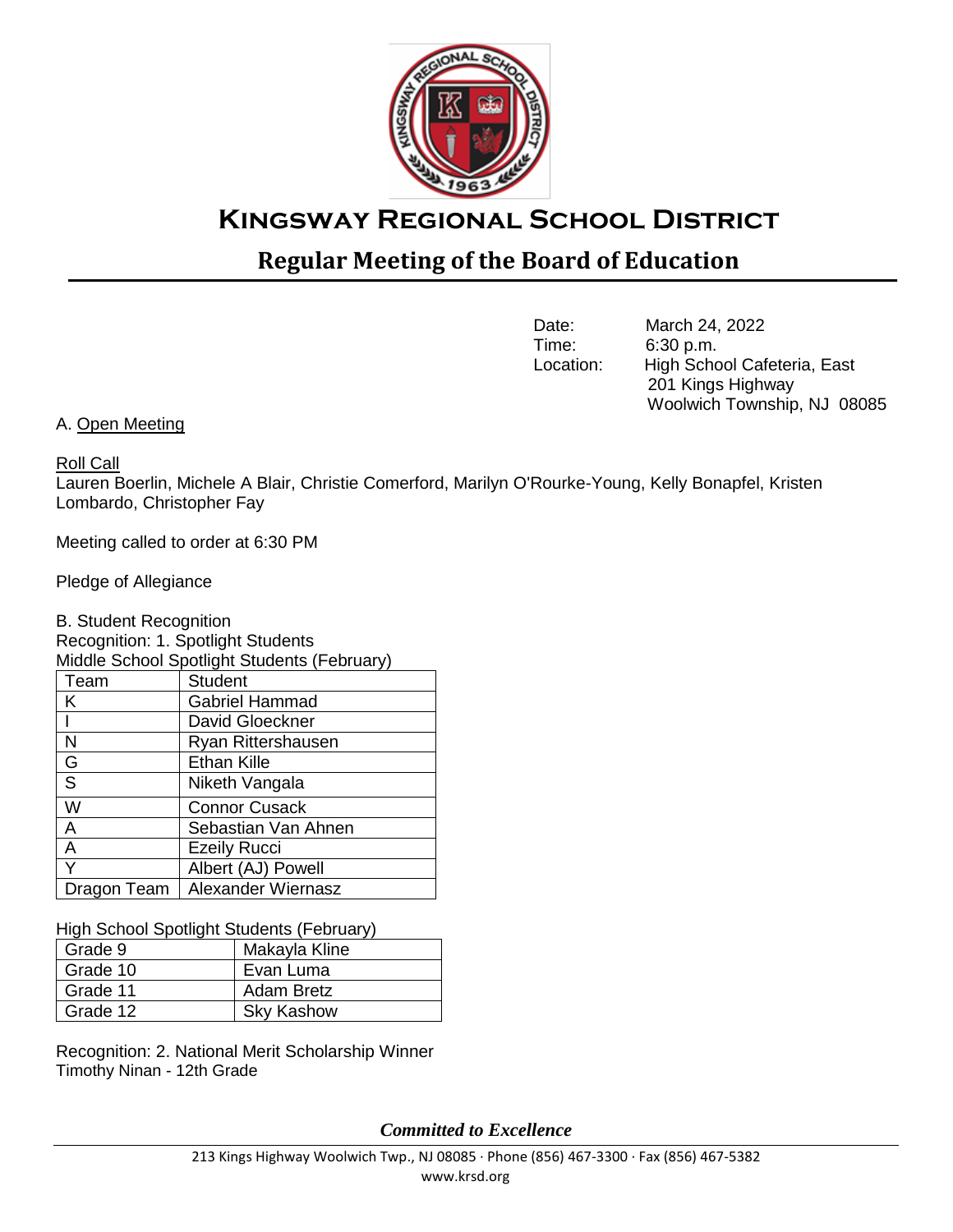The National Merit® Scholarship Program is an academic competition for recognition and scholarships that began in 1955. Approximately 1.5 million high school students enter the program each year. Some 15,000 Semifinalists are notified that they have advanced to Finalist standing. Tim not only became one of 15,000 nationwide finalists but has recently been selected as just 1 of 7, 500 National Merit Scholarship winners! We already knew Tim as a very academically talented student and we are proud that his abilities, skills, and accomplishments are being recognized at a national level.

Recognition: 3. Seniors of the Month Seniors of the month for February 2022

- Arya Patel
- Luis Sanchez-Gonzalez

Recognition: 4. Marching Band Marching Band 2021/2022 [2021 Group IV-A NJ State Champions](https://newtownpress.com/2022/01/06/kingsway-marching-band-wins-state-championship/?fbclid=IwAR34OdzFjZ9ECSKTyBPjC5MPgT_Fs3NluydvlOTQqu9ftJMoleNH-SoxXXQ)

| Gavin           | <b>Brooks</b>  | Hornline - Tenor Sax  | 8 |
|-----------------|----------------|-----------------------|---|
| Yvania          | Calderon       | Hornline - Baritone   | 8 |
| Aidan           | <b>Davis</b>   | Hornline - Baritone   | 8 |
| Tyler           | DeLoach        | Hornline - Trumpet    | 8 |
| Daniel          | <b>Elliott</b> | <b>Battery</b>        | 8 |
| <b>Brianna</b>  | Gatanis        | Hornline - Clarinet   | 8 |
| Abigail         | Hanna          | Hornline - Alto Sax   | 8 |
| <b>Marcus</b>   | Lopisi         | Hornline - Trumpet    | 8 |
| <b>Nicholas</b> | Mead           | <b>Front Ensemble</b> | 8 |
| Chase           | Soto           | Hornline - Baritone   | 8 |
| Nicolette       | Young          | <b>Front Ensemble</b> | 8 |
| Alfred          | <b>Beaver</b>  | <b>Front Ensemble</b> | 9 |
| Juan            | Calderon       | <b>Battery</b>        | 9 |
| Joseph          | Chropka        | <b>Battery</b>        | 9 |
| Sophia          | Counsellor     | Hornline - Mellophone | 9 |
| Cooper          | Cunning        | <b>Battery</b>        | 9 |
| Catherine       | Davison        | <b>Color Guard</b>    | 9 |
| Adam            | <b>Dittert</b> | <b>Battery</b>        | 9 |
| Trevor          | Farrell        | Hornline - Baritone   | 9 |
| Ryan            | Foreman        | Hornline - Alto Sax   | 9 |
| Anais           | Girard         | Hornline - Clarinet   | 9 |
| Michael         | Hall           | <b>Front Ensemble</b> | 9 |

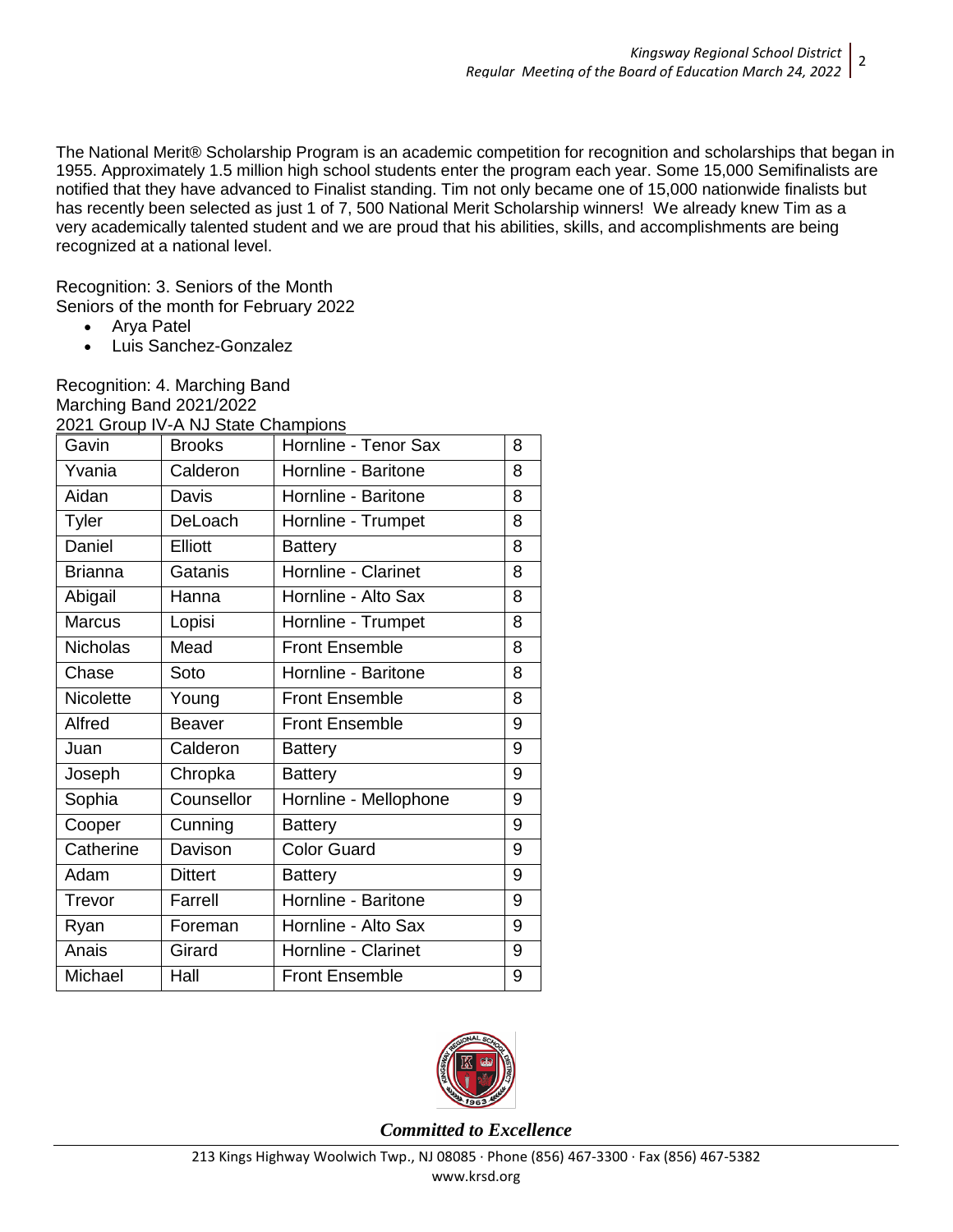| Anar            | Hertzog         | <b>Front Ensemble</b>        |    |  |  |
|-----------------|-----------------|------------------------------|----|--|--|
| Dan             | Houck           | <b>Front Ensemble</b>        | 9  |  |  |
| Reese           | Janiszewski     | <b>Color Guard</b>           | 9  |  |  |
| Alaina          | Johnson         | Hornline - Piccolo           | 9  |  |  |
| Conwell         | Ketterer        | Hornline - Alto Sax          | 9  |  |  |
| Avary           | Kidd            | <b>Front Ensemble</b>        | 9  |  |  |
| Sado            | Kodirkulova     | <b>Front Ensemble</b>        | 9  |  |  |
| <b>Nora</b>     | Lloyd           | Hornline - Flute             | 9  |  |  |
| Julia           | Marino          | <b>Front Ensemble</b>        | 9  |  |  |
| Mia             | Mendez          | Hornline - Clarinet          | 9  |  |  |
| Sarah           | <b>Miller</b>   | <b>Front Ensemble</b>        | 9  |  |  |
| Reagan          | Mooney          | Hornline - Tuba              | 9  |  |  |
| Grace           | Murphy          | <b>Color Guard</b>           | 9  |  |  |
| Chris           | <b>Pauliks</b>  | Hornline - Mellophone        | 9  |  |  |
| <b>Nyla</b>     | Perry           | Hornline - Alto Sax          | 9  |  |  |
| Michael         | Shultz          | Hornline - Mellophone        |    |  |  |
| Mason           | <b>Biester</b>  | <b>Battery</b>               |    |  |  |
| Jessica         | <b>Blanda</b>   | Hornline - Flute             |    |  |  |
| <b>Nicholas</b> | Caltabiano      | Hornline - Alto Sax          |    |  |  |
| Elise           | Daliessio       | <b>Color Guard</b>           |    |  |  |
| Rebecca         | Dryden          | Hornline - Clarinet          |    |  |  |
| Rochelle        | Dush            | Hornline - Trumpet           | 10 |  |  |
| Meg             | Gorman          | <b>Band Manager</b>          | 10 |  |  |
| Lillian         | <b>Matthias</b> | <b>Battery</b>               | 10 |  |  |
| Shauna          | Mullen          | <b>Battery</b>               | 10 |  |  |
| Margaret        | Reinerth        | <b>Color Guard</b>           | 10 |  |  |
| W. Alden        | Rowlyk          | Hornline - Trumpet           | 10 |  |  |
| Kaitlyn         | Sabo            | Hornline - Clarinet          | 10 |  |  |
| Rachael         | <b>Trippel</b>  | <b>Front Ensemble</b>        | 10 |  |  |
| James           | Vicino          | Hornline - Trumpet           | 10 |  |  |
| Isaac           | Warren          | <b>Battery</b>               | 10 |  |  |
| Daniel          | Allen           | Hornline - Trumpet, Piano    | 11 |  |  |
| Magnus          | <b>Bennett</b>  | Battery, Drumset             | 11 |  |  |
| Nathan          | <b>Blum</b>     | <b>Battery</b>               | 11 |  |  |
| Liam            | Casey           | Hornline - Tenor Sax, Guitar | 11 |  |  |
| Abigail         | DiLorenzo       | Hornline - Clarinet          |    |  |  |

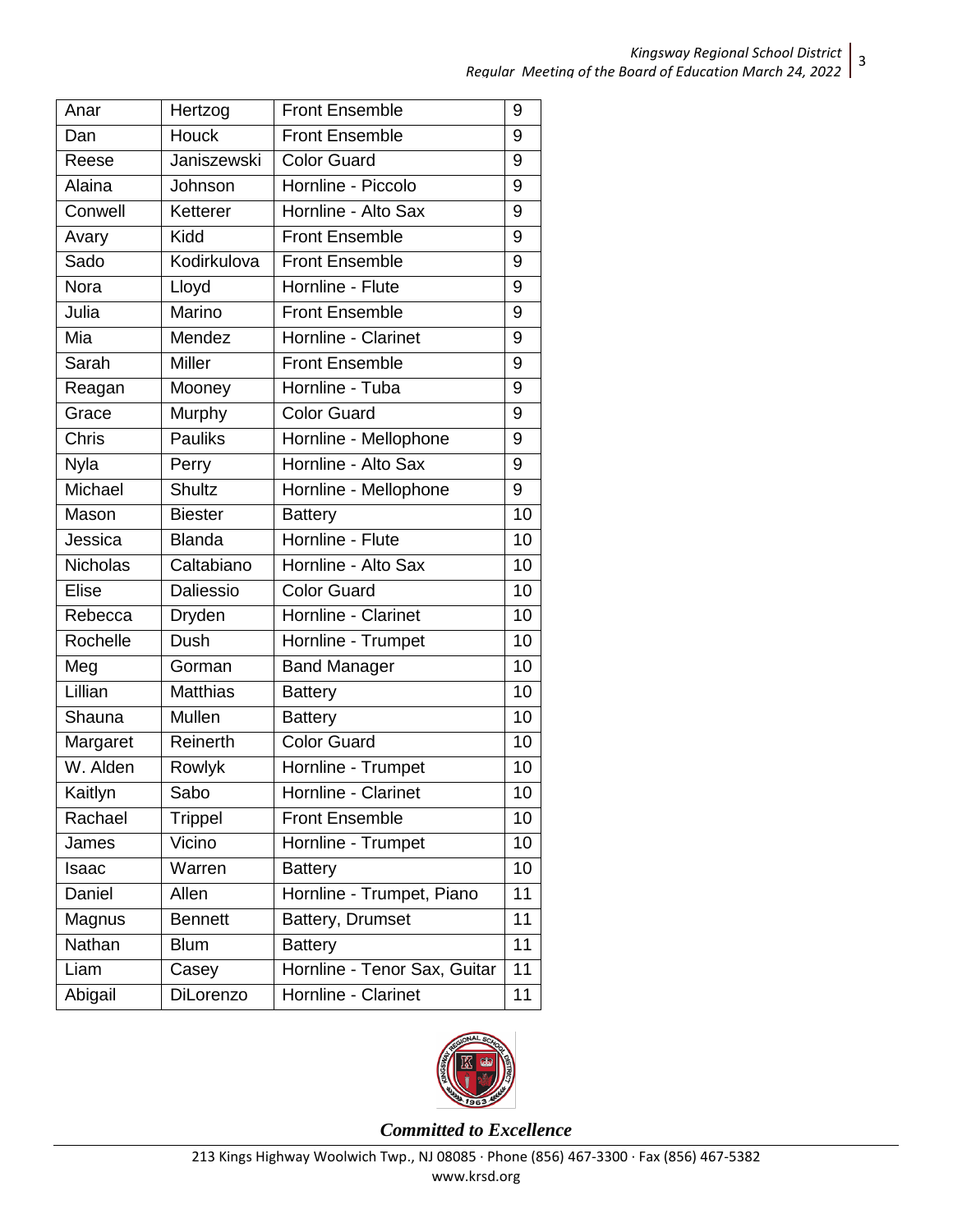| Grace           | Garrity        | Hornline - Clarinet   | 11              |
|-----------------|----------------|-----------------------|-----------------|
| Christopher     | Gasparon       | Hornline - Trumpet    | 11              |
| <b>Brea</b>     | Heil           | Hornline - Trumpet    | 11              |
| Maddie          | Hesson         | Hornline - Tenor Sax  | 11              |
| Ryan            | Kaplow         | Hornline - Alto Sax   | 11              |
| Evelyn          | Kornegay       | <b>Color Guard</b>    | 11              |
| Ronald          | <b>Kosek</b>   | Front Ensemble, Bass  | 11              |
| Vincent         | LaMonaca       | <b>Battery</b>        | 11              |
| Johnathon       | <b>Miller</b>  | Hornline - Alto Sax   | 11              |
| Caittlin        | Mooney         | Hornline - Piccolo    | 11              |
| Logan           | Moore          | <b>Front Ensemble</b> | $\overline{11}$ |
| Kirsten         | Nelson         | <b>Front Ensemble</b> | 11              |
| Alexander       | <b>Santos</b>  | <b>Battery</b>        | 11              |
| Ryan            | <b>Stanley</b> | <b>Battery</b>        | $\overline{11}$ |
| <b>Alexis</b>   | Trippel        | Hornline - Clarinet   | 11              |
| Jennifer        | Yeung          | <b>Front Ensemble</b> | 11              |
| Emily           | Zhang          | Hornline - Clarinet   |                 |
| Jason           | Zheng          | Hornline - Tenor Sax  | 11              |
| Atiya           | Aclaro         | Hornline - Clarinet   | 12              |
| Emily           | <b>Bailey</b>  | Hornline - Trumpet    |                 |
| Grey            | Bowman         | Hornline - Tuba       |                 |
| Gianna          | <b>Bruno</b>   | <b>Color Guard</b>    |                 |
| Saige           | <b>Budd</b>    | <b>Front Ensemble</b> | 12              |
| <b>Nicholas</b> | DiDonato       | <b>Battery</b>        | 12              |
| Elena           | Dunn           | Color Guard           | 12              |
| Samuel          | Foth           | Hornline - Mellophone | $\overline{1}2$ |
| Emily           | Garrett        | Hornline - Piccolo    | 12              |
| Sinyee          | Guo            | <b>Color Guard</b>    | 12              |
| Emily           | Hanna          | <b>Color Guard</b>    | 12              |
| Grace           | Harker         | Drum Major            | 12              |
| Alexander       | Manes          | Hornline - Trumpet    | 12              |
| Emily           | Mollo          | Color Guard           | 12              |
| Ethan           | <b>Natkin</b>  | Hornline - Trumpet    | 12              |
| Alessia         | Riley          | <b>Color Guard</b>    | 12              |
| Julie           | Santoferraro   | <b>Color Guard</b>    | 12              |
| Emma            | Santoferraro   | <b>Color Guard</b>    | 12              |

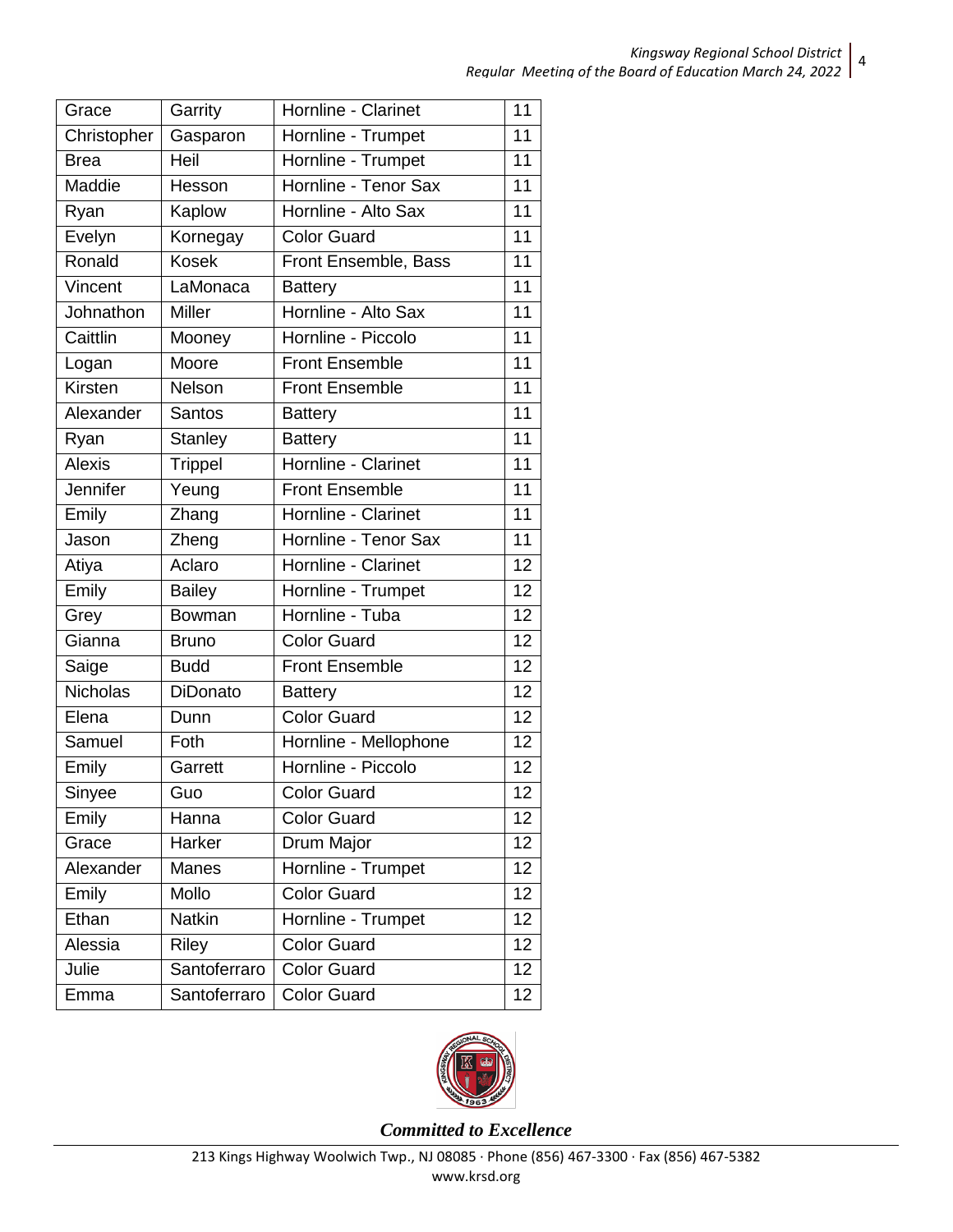| Melissa | Shultz   | Drum Major          | 12 |
|---------|----------|---------------------|----|
| Keller  | Vicino   | Hornline - Alto Sax | 12 |
| Taylor  | Waterson | Drum Major          | 12 |
| Ethan   | Zheng    | Hornline - Trumpet  | 12 |

Recognition: 5. All South Jersey Chorus

Kingsway Students Performing with All-South Jersey Chorus

- Marisa Landi
- Emma Vander Vennen
- Harrison LaBarbera
- Jessica Lewis

### C. Staff Recognition

Recognition: 1. New Staff/Faculty Introductions

| <b>District</b>         |                                  |
|-------------------------|----------------------------------|
| Narcisa "Nancy" Chaguay | <b>Bus Driver</b>                |
| Middle School           |                                  |
| <b>Timothy Shields</b>  | Paraprofessional                 |
| <b>Mallory Beach</b>    | <b>Special Education Teacher</b> |
| Kristen Lyles           | Paraprofessional                 |

Recognition: 2. Spotlight Employees of the Month March Spotlight Teacher Mercedes Allen – Teacher of English Language Arts / English as Second Language

D. Presentations Information: 1. SHADES Club Kennedi Avent - President Layla Brown -Vice President Sumayyah Turner -Vice President

Co-Advisors: Evette Fearon Kristian Ward

Information: 2. MS Student Council Information: 3. FY23 Tentative District Budget

E. Public Participation Procedural: 1. Public Comment

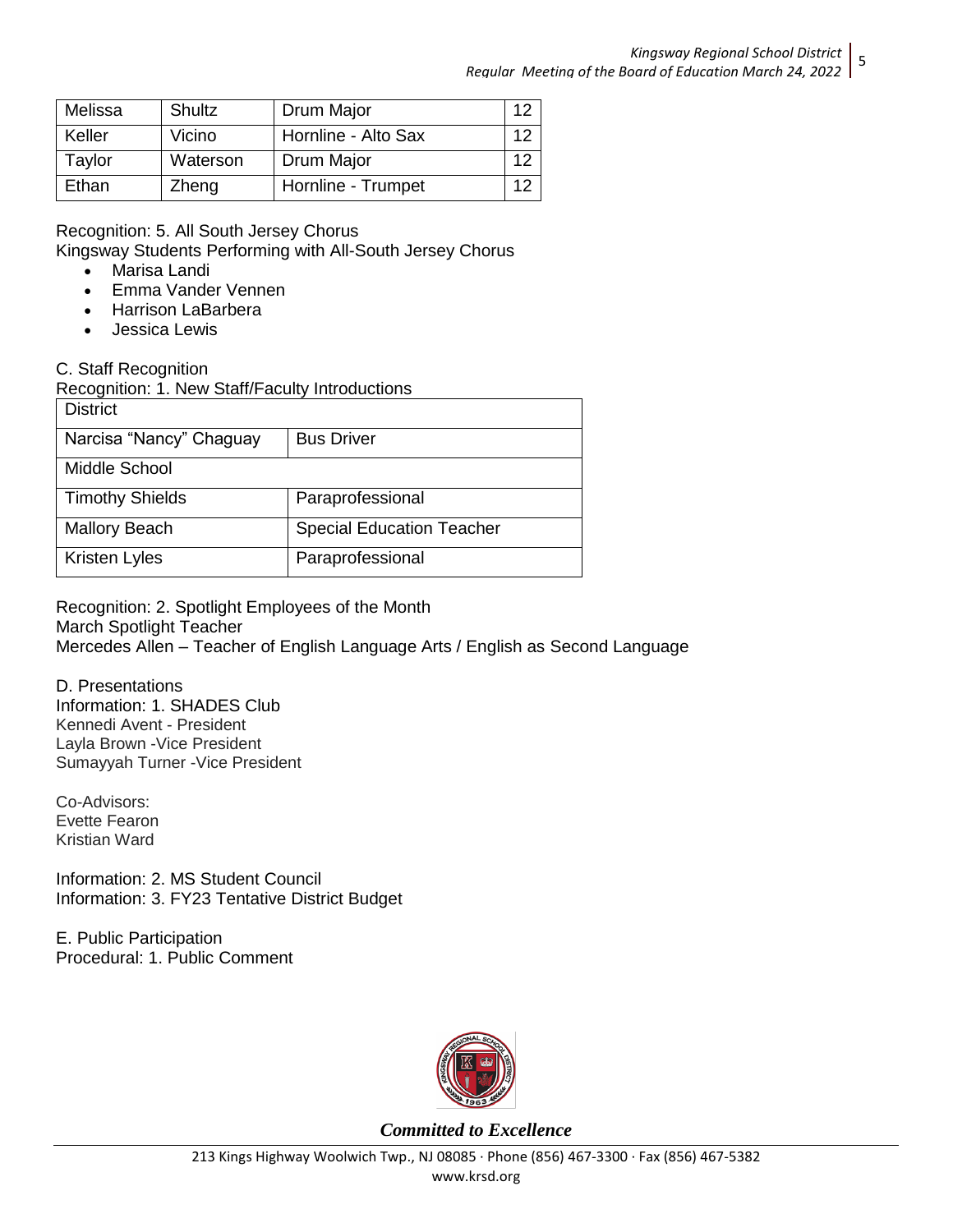F. Approval of Minutes Action: 1. Minutes Motion by Kelly Bonapfel, second by Kristen Lombardo. Resolved, that the Kingsway Regional School District Board of Education approve the minutes of the following meeting(s): February 17, 2022 Work Meeting Meeting Minutes February 17, 2022 Executive Session Minutes February 24, 2022 Work Meeting Minutes

Final Resolution: Motion Carries

Yes: Lauren Boerlin, Michele A Blair, Christie Comerford, Marilyn O'Rourke-Young, Kelly Bonapfel, Kristen Lombardo, Christopher Fay

G. Correspondence

Information:1 Letter from State of New Jersey Department of Education Letter from State of New Jersey Department of Education regarding BOE Member Apportionment dated 3.16.2022

H. Approval of Action Items

Action (Consent): 1. Approval of Action Items

Motion by Kristen Lombardo, second by Marilyn O'Rourke-Young.

BE IT RESOLVED, that the Kingsway Regional School District Board of Education approve I1-I7, J1-J9, K1, and L2-L9 as follows:

I. Personnel

Action (Consent): 1. Resignations, Retirements and Terminations

BE IT RESOLVED, that the Kingsway Regional School District Board of Education approve the resignation, retirements and terminations, as recommended by the Superintendent of Schools:

| Name                   | Position                      | Location           | Reason      | <b>Years of Service</b> | Effective  |
|------------------------|-------------------------------|--------------------|-------------|-------------------------|------------|
|                        |                               |                    |             | (Retirees)              | Date       |
| Jeanne Smith           | Custodian                     | <b>District</b>    | Retirement  | 11                      | 10/01/2022 |
| Michael Stinson        | Custodian                     | <b>District</b>    | Retirement  | 16                      | 10/01/2022 |
| Alyse Tyndell          | Sp. Edu Teacher               | <b>High School</b> | Resignation |                         | 06/20/2022 |
| <b>Christie Butler</b> | <b>English Teacher</b>        | <b>High School</b> | Resignation |                         | 06/21/2022 |
| Linda Wallace          | Cook                          | <b>High School</b> | Retirement  | 25                      | 02/01/2023 |
| Alex Saavedra          | <b>Team Scholastics Tutor</b> | <b>High School</b> | Termination |                         | 03/18/2022 |
| <b>Brett Fereday</b>   | Custodian                     | <b>District</b>    | Resignation |                         | 04/05/2022 |

Action (Consent): 2. Appointments and ReappointmentsBE IT RESOLVED, that the Kingsway Regional School District Board of Education approve the appointment(s) of the following staff member(s), as recommended by the Superintendent of Schools, contingent upon criminal history review clearance and issuance of appropriate certification(s) where applicable:

All certified personnel are approved for Home Instruction as needed basis.

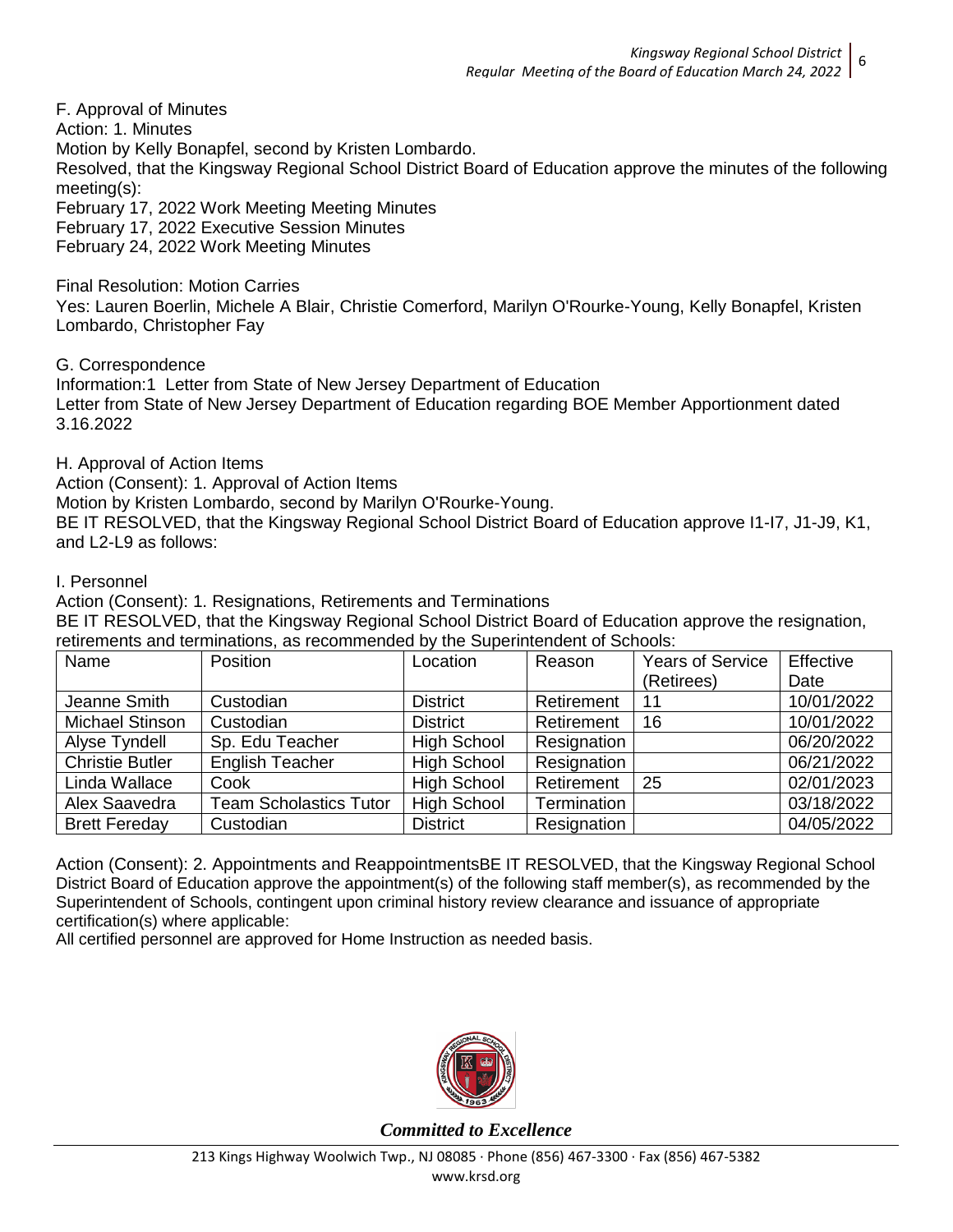*Kingsway Regional School District*

*Regular Meeting of the Board of Education March 24, 2022* 7

| Name                 | Position                  | Location        | Reason      | Compensation            | Effective<br>Date         |
|----------------------|---------------------------|-----------------|-------------|-------------------------|---------------------------|
| Narcisa Chaguay      | <b>Bus Driver</b>         | <b>District</b> | Appointment | \$25.75/hr (drive rate) | 03/21/2021-               |
|                      |                           |                 |             | \$19.32 (sit rate)      | 06/30/2022                |
| Penny Quenzel        | <b>LTS SAC Counselor</b>  | <b>District</b> | Appointment | \$300 per diem          | 04/11/2022-               |
|                      |                           |                 |             |                         | 10/28/2022                |
| Angel Vardaman       | Substitute Custodian      | <b>District</b> | Appointment | \$14/hr                 | 03/24/2022                |
| Randy Thompson       | <b>Bus Driver</b>         | <b>District</b> | Appointment | \$25.75/hr (drive rate) | 04/01/2022-               |
|                      |                           |                 |             | \$19.32 (sit rate)      | 06/30/2022                |
| Karen Murray         | Substitute Custodian      | <b>District</b> | Appointment | \$14/hr                 | 03/24/2022-               |
|                      |                           |                 |             |                         | 06/30/2022                |
| Julia Valentino      | <b>CER Camp Counselor</b> | CER Camp        | Appointment | \$13/hr                 | 06/22/2022-               |
|                      |                           |                 |             |                         | 08/12/2022                |
| Rachael Sampson      | <b>CER Camp Counselor</b> | CER Camp        | Appointment | \$13/hr                 | 06/22/2022-               |
|                      |                           |                 |             |                         | 08/12/2022                |
| Cassidy Fagan        | <b>CER Camp Counselor</b> | CER Camp        | Appointment | \$13/hr                 | 06/22/2022-               |
|                      |                           |                 |             |                         | 08/12/2022                |
| Sarah Cancila        | <b>CER Camp Counselor</b> | CER Camp        | Appointment | \$13/hr                 | 06/22/2022-               |
|                      |                           |                 |             |                         | 08/12/2022                |
| Taylor Campagna      | <b>CER Camp Counselor</b> | CER Camp        | Appointment | \$13/hr                 | 06/22/2022-               |
|                      |                           |                 |             |                         | 08/12/2022                |
| <b>Riley Bradson</b> | <b>CER Camp Counselor</b> | CER Camp        | Appointment | \$13/hr                 | 06/22/2022-               |
|                      |                           |                 |             | \$13/hr                 | 08/12/2022                |
| <b>Riley Yates</b>   | <b>CER Camp Counselor</b> | CER Camp        | Appointment |                         | 06/22/2022-<br>08/12/2022 |
| <b>Emily Kupsey</b>  | <b>CER Camp Counselor</b> | CER Camp        | Appointment | \$13/hr                 | 06/22/2022-               |
|                      |                           |                 |             |                         | 08/12/2022                |
| Megan Lail           | <b>CER Camp Counselor</b> | CER Camp        | Appointment | \$13/hr                 | 06/22/2022-               |
|                      |                           |                 |             |                         | 08/12/2022                |
| Morgan Klaiss        | <b>CER Camp Counselor</b> | CER Camp        | Appointment | \$13/hr                 | 06/22/2022-               |
|                      |                           |                 |             |                         | 08/12/2022                |
| Marina Costello      | <b>CER Camp Counselor</b> | CER Camp        | Appointment | \$13/hr                 | 06/22/2022-               |
|                      |                           |                 |             |                         | 08/12/2022                |
| Sarah Mower          | <b>CER Camp Counselor</b> | CER Camp        | Appointment | \$13/hr                 | 06/22/2022-               |
|                      |                           |                 |             |                         | 08/12/2022                |
| Madison Lavender     | <b>CER Camp Counselor</b> | CER Camp        | Appointment | \$13/hr                 | 06/22/2022-               |
|                      |                           |                 |             |                         | 08/12/2022                |
| <b>Grace Reilly</b>  | <b>CER Camp Counselor</b> | CER Camp        | Appointment | \$13/hr                 | 06/22/2022-               |
|                      |                           |                 |             |                         | 08/12/2022                |
| <b>Carly Oberg</b>   | <b>CER Camp Counselor</b> | CER Camp        | Appointment | \$13/hr                 | 06/22/2022-               |
|                      |                           |                 |             |                         | 08/12/2022                |
| Kaitlin Price        | <b>CER Camp Counselor</b> | CER Camp        | Appointment | \$13/hr                 | 06/22/2022-               |
|                      | <b>CER Camp Counselor</b> |                 |             | \$13/hr                 | 08/12/2022<br>06/22/2022- |
| Savanna Crowding     |                           | CER Camp        | Appointment |                         | 08/12/2022                |
| Ava Paoletti         | <b>CER Camp Counselor</b> | CER Camp        | Appointment | \$13/hr                 | 06/22/2022-               |
|                      |                           |                 |             |                         | 08/12/2022                |

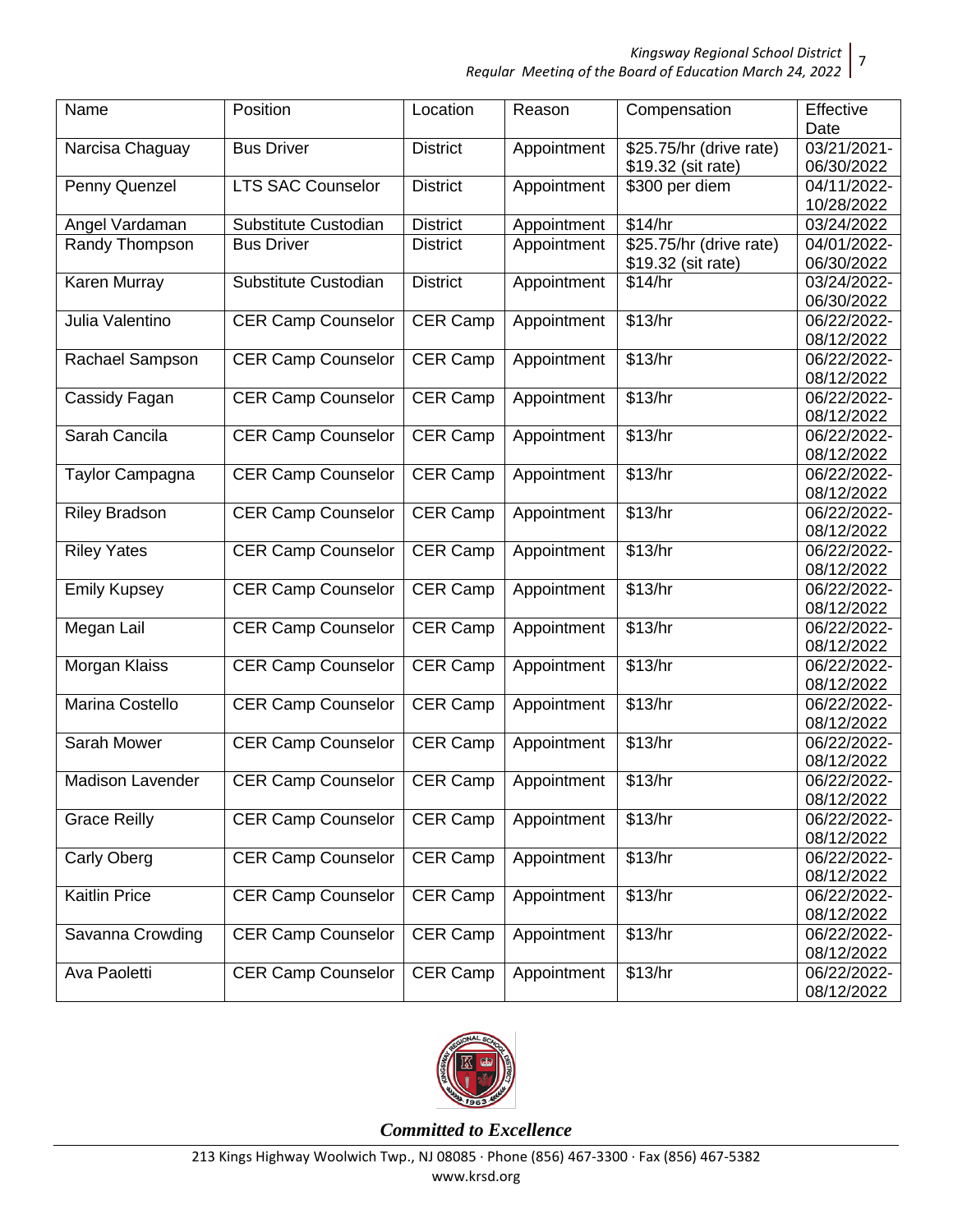8

| Name                   | Position                  | Location        | Reason      | Compensation | Effective   |
|------------------------|---------------------------|-----------------|-------------|--------------|-------------|
|                        |                           |                 |             |              | Date        |
| Noelle Flail           | <b>CER Camp Counselor</b> | <b>CER Camp</b> | Appointment | \$13/hr      | 06/22/2022- |
|                        |                           |                 |             |              | 08/12/2022  |
| <b>Garrett Patella</b> | <b>CER Camp Counselor</b> | <b>CER Camp</b> | Appointment | \$13/hr      | 06/22/2022- |
|                        |                           |                 |             |              | 08/12/2022  |
| <b>Mark Daniels</b>    | <b>CER Camp Counselor</b> | CER Camp        | Appointment | \$13/hr      | 06/22/2022- |
|                        |                           |                 |             |              | 08/12/2022  |
| Jake Held              | <b>CER Camp Counselor</b> | CER Camp        | Appointment | \$13/hr      | 06/22/2022- |
|                        |                           |                 |             |              | 08/12/2022  |
| Carter Bradson         | <b>CER Camp Counselor</b> | CER Camp        | Appointment | \$13/hr      | 06/22/2022- |
|                        |                           |                 |             |              | 08/12/2022  |
| <b>Susan Ramsey</b>    | <b>CER Camp Counselor</b> | <b>CER Camp</b> | Appointment | \$13/hr      | 06/22/2022- |
|                        |                           |                 |             |              | 08/12/2022  |
| Isabella Battaglia     | <b>CER Camp Counselor</b> | <b>CER Camp</b> | Appointment | \$13/hr      | 06/22/2022- |
|                        |                           |                 |             |              | 08/12/2022  |
| Fore Odufalu           | <b>CER Camp Counselor</b> | <b>CER Camp</b> | Appointment | \$13/hr      | 06/22/2022- |
|                        |                           |                 |             |              | 08/12/2022  |
| Kaitlyn Vannelli       | <b>CER Camp Counselor</b> | <b>CER Camp</b> | Appointment | \$13/hr      | 06/22/2022- |
|                        |                           |                 |             |              | 08/12/2022  |
| Elizabeth Kennedy      | CER Camp                  | <b>CER Camp</b> | Appointment | \$13/hr      | 06/22/2022- |
|                        | Counselor-Sub             |                 |             |              | 08/12/2022  |
| Natalie Ivans          | CER Camp                  | <b>CER Camp</b> | Appointment | \$13/hr      | 06/22/2022- |
|                        | Counselor-Sub             |                 |             |              | 08/12/2022  |

Action (Consent): 3. Change of Status (Name change, rescind position, corrections, transfers, guide movement)Resolved that the Kingsway Regional School District Board of Education approve the changes in status, as recommended by the Superintendent of Schools:

| Name             | Position          | Location        | Reason                                                                 | <b>Effective Date</b>     |
|------------------|-------------------|-----------------|------------------------------------------------------------------------|---------------------------|
| Joanne Williams  | <b>Bus Driver</b> | <b>District</b> | Rescinding acceptance of bus driving position                          | 03/01/2022                |
| Jeanine Delaney  | Teacher           | High<br>School  | Step/Level Move: MA+45/11; \$76,504                                    | 02/01/2022-<br>06/30/2022 |
| Harleen Badechha | LTS- ELA          | High<br>School  | Ratify and Affirm: AP Mock Facilitator;<br>$$38.15/hr$ , up to 6 hours | 03/07/2022-<br>06/30/2022 |

Action (Consent): 4. Employment - Schedule "B", Staff Workers, Unpaid Volunteers BE IT RESOLVED, that the Kingsway Regional School District Board of Education approve the Schedule "B" appointments, event staff workers and unpaid volunteers, as recommended by the Superintendent of Schools:

| uunuu.               |                                 |                    |             |               |             |  |  |  |
|----------------------|---------------------------------|--------------------|-------------|---------------|-------------|--|--|--|
| Name                 | Position                        | Location           | Reason      | Compensation  | Effective   |  |  |  |
|                      |                                 |                    |             |               | date        |  |  |  |
| <b>Emily Wescott</b> | <b>Assistant Lacrosse</b>       | <b>High School</b> | Appointment | \$4020        | 03/07/2022- |  |  |  |
|                      | Coach                           |                    |             |               | 06/30/2022  |  |  |  |
| Joseph Kuppler       | <b>AP Mock Test Facilitator</b> | <b>High School</b> | Appointment | \$38.15/hr Up | 03/24/2022- |  |  |  |
|                      |                                 |                    |             | to 5 hours    | 06/30/2022  |  |  |  |
| David Nicastro       | <b>Assistant Track Coach</b>    | <b>High School</b> | Appointment | \$4420        | 03/07/2022- |  |  |  |
|                      |                                 |                    |             |               | 06/30/2022  |  |  |  |

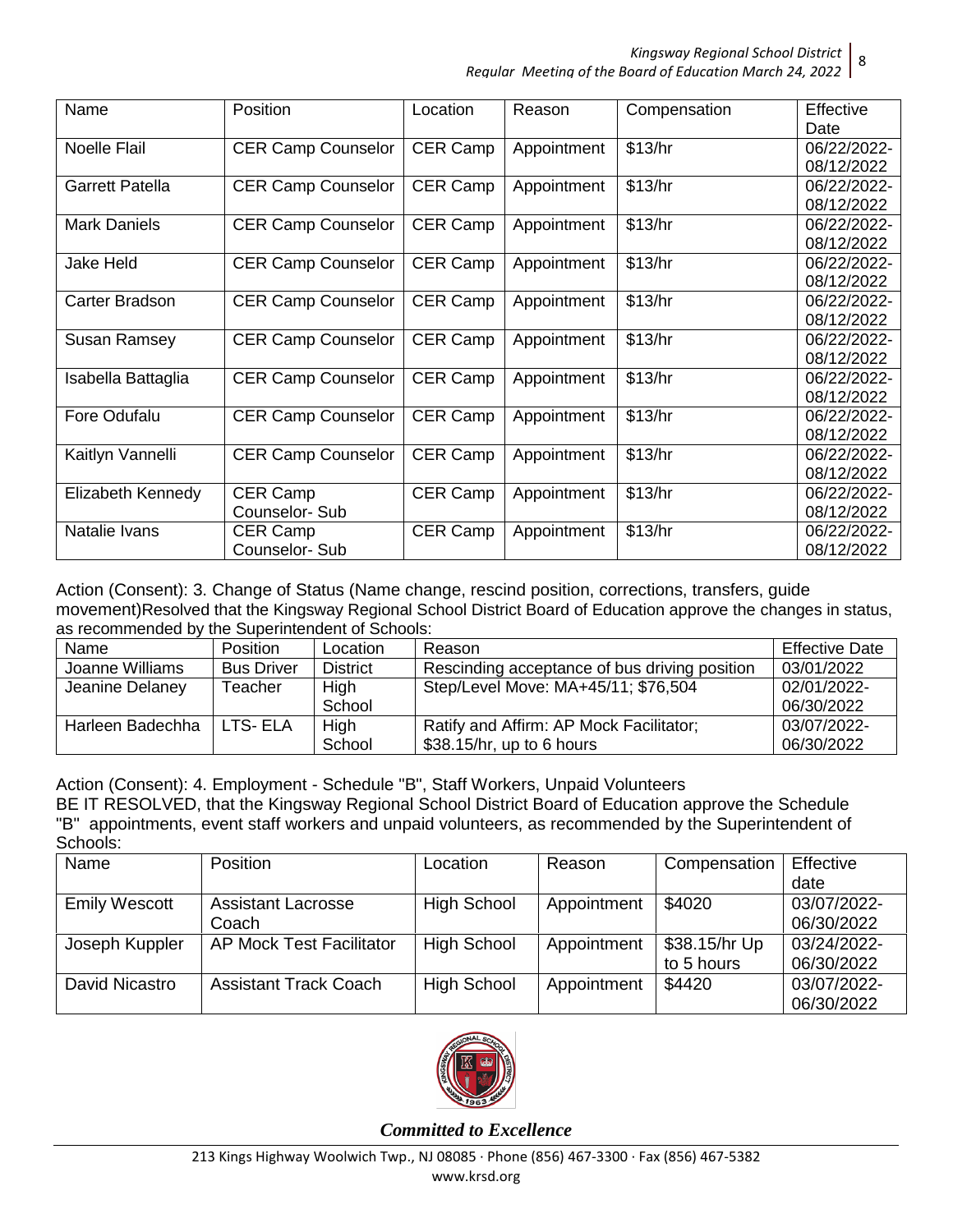*Kingsway Regional School District* 9

*Regular Meeting of the Board of Education March 24, 2022*

| Name        | <b>Position</b>   | Location           | Reason      | Compensation  | Effective   |
|-------------|-------------------|--------------------|-------------|---------------|-------------|
|             |                   |                    |             |               | date        |
| David Young | <b>AP Proctor</b> | <b>High School</b> | Appointment | \$150/day per | 03/24/2022- |
|             |                   |                    |             | diem          | 06/30/2022  |
| Nancy       | <b>AP Proctor</b> | <b>High School</b> | Appointment | \$150/day per | 03/24/2022- |
| McCloskey   |                   |                    |             | diem          | 06/30/2022  |
| Leonard     | <b>AP Proctor</b> | <b>High School</b> | Appointment | \$150/day per | 03/24/2022- |
| Pospiech    |                   |                    |             | diem          | 06/30/2022  |

Action (Consent): 5. Leaves of Absence

Resolved that the Kingsway Regional School District Board of Education approve the leaves of absence(s), as recommended by the Superintendent of Schools:

| Name             | <b>Title</b>       | Location           | Reason                               | <b>Effective Dates</b> |
|------------------|--------------------|--------------------|--------------------------------------|------------------------|
| Kristina Bullock | Teacher of Math    | Middle             | FMLA; utilizing 37 sick days and     | 04/28/2022-            |
|                  |                    | School             | unpaid days                          | 06/30/2023             |
| Michelle         | Teacher of         | <b>High School</b> | FMLA; utilizing sick days and unpaid | 06/09/2022-            |
| Behringer        | English            |                    | days                                 | 02/16/2023             |
| Jason Behringer  | Teacher of History | <b>High School</b> | FMLA; utilizing unpaid days          | 09/02/2022-            |
|                  |                    |                    |                                      | 11/27/2022             |
| Megan Balinge    | Teacher of         | <b>High School</b> | Intermittent FLMA: Utilizing unpaid  | 03/21/2022-            |
|                  | English            |                    | days as needed                       | 06/30/2022             |
| Amanda Leto      | Teacher of Italian | Middle             | FMLA; Utilizing 15 sick days and 53  | 05/31/2022-            |
|                  |                    | School             | unpaid days                          | 11/27/2022             |
| Celeste Dolan    | Paraprofessional   | <b>High School</b> | Intermittent FMLA; Utilizing unpaid  | 03/10/2022-            |
|                  |                    |                    | days as needed                       | 06/30/2022             |

Action (Consent): 6. Employment - Job Description(s)

Resolved that the Kingsway Regional School District Board of Education approve the Job Description(s), as recommended by the Superintendent of Schools:

- Board Certified Behavior Analyst (BCBA)
- Work-Based Learning Coordinator

Action (Consent): 7. Settlement AgreementBE IT RESOLVED, that the Kingsway Regional School District Board of Education approve the settlement agreement with Michael Barts.

#### J. Finance

Action (Consent): 1. Budget Line Item Transfers

Resolved that the Kingsway Regional School District Board of Education ratify the line item transfers listed below for the 2021-2022 fiscal year as recommended by the Superintendent of Schools:

| To Account                                            | From Account                                          | Amount  | Justification                           |
|-------------------------------------------------------|-------------------------------------------------------|---------|-----------------------------------------|
| 11-000-100-562-50-044                                 | 11-000-100-565-50-044                                 | \$21554 | Tuition and 1:1 aide                    |
|                                                       | 11-402-100-600-20-074-050   11-402-100-500-20-074-050 | \$650   | Wrestling, Softball and Boys and        |
| 11-402-100-600-20-081-050   11-402-100-500-20-081-050 |                                                       | \$4900  | <b>Girls Lacrosse Supplies</b>          |
| 11-402-100-600-20-070-050                             | 11-402-100-500-20-070-050                             | \$835   |                                         |
| 11-402-100-600-20-071-050   11-402-100-500-20-071-050 |                                                       | \$2445  |                                         |
| 11-000-252-340-60-051                                 | 11-000-252-340-70-050                                 | \$10000 | <b>Technology Services and Supplies</b> |

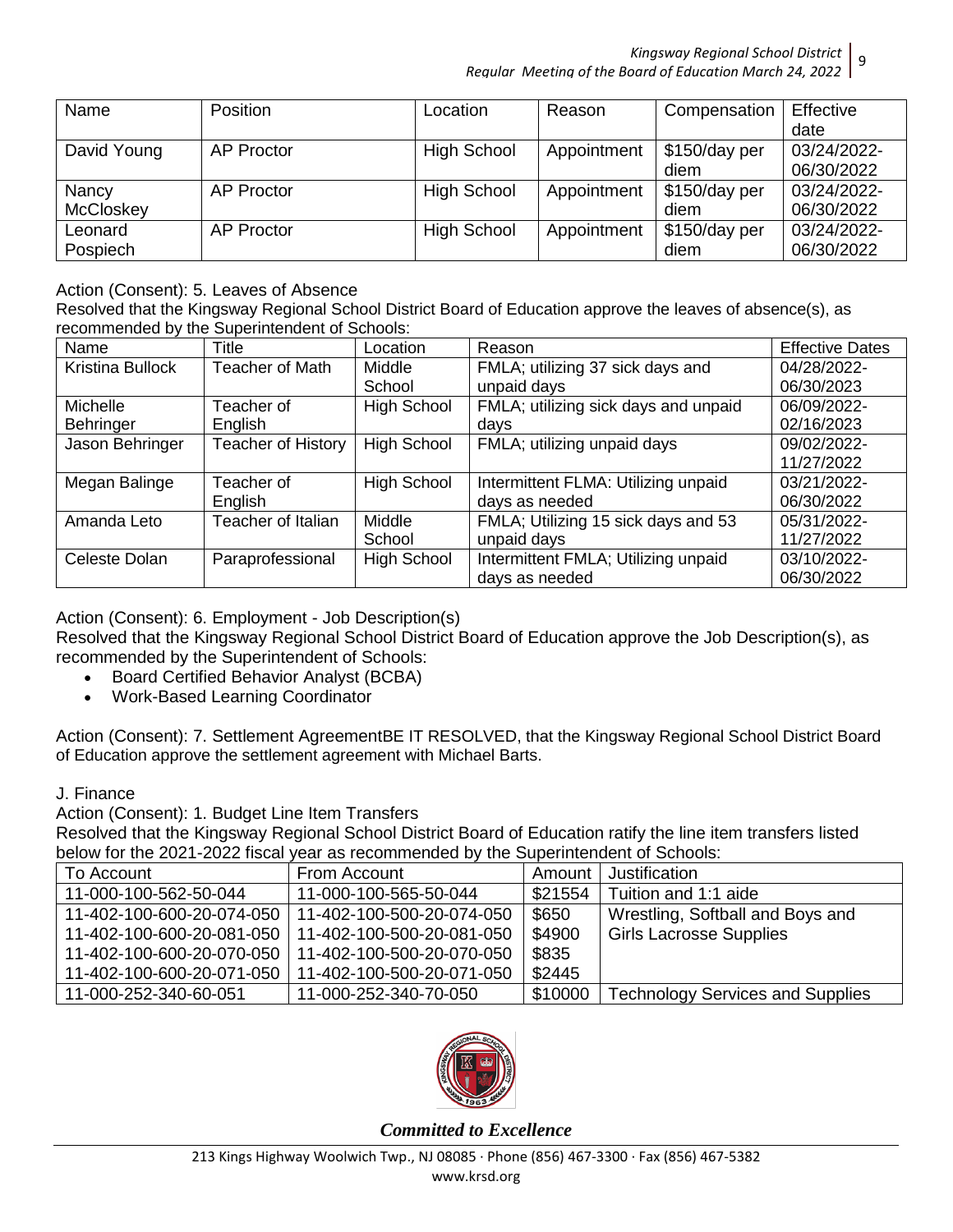| To Account                | From Account              | Amount  | Justification                           |
|---------------------------|---------------------------|---------|-----------------------------------------|
| 11-000-252-600-60-051     | 11-000-252-340-70-050     | \$8400  |                                         |
| 11-402-100-600-20-036-050 | 11-402-100-500-10-078-060 | \$1000  | <b>Championship Jackets and Banners</b> |
| 11-402-100-600-20-036-050 | 11-402-100-500-10-079-060 | \$1000  |                                         |
| 11-402-100-600-20-036-050 | 11-402-100-500-20-064-050 | \$160   |                                         |
| 11-402-100-600-20-036-050 | 11-402-100-500-20-065-050 | \$270   |                                         |
| 11-402-100-600-20-036-050 | 11-402-100-500-20-067-050 | \$2700  |                                         |
| 11-402-100-600-20-036-050 | 11-402-100-500-20-072-050 | \$2700  |                                         |
| 11-402-100-600-20-036-050 | 11-402-100-500-20-077-050 | \$450   |                                         |
| 11-402-100-600-20-036-050 | 11-402-100-500-20-073-050 | \$2700  |                                         |
| 11-402-100-600-20-036-050 | 11-402-100-500-10-061-060 | \$1370  | Championship Jackets and Banners        |
| 11-402-100-600-20-036-050 | 11-402-100-500-10-062-050 | \$1370  |                                         |
| 11-402-100-600-20-036-050 | 11-402-100-500-10-064-060 | \$500   |                                         |
| 11-402-100-600-20-036-050 | 11-402-100-500-10-065-060 | \$500   |                                         |
| 11-402-100-600-20-036-050 | 11-402-100-500-10-067-060 | \$1200  |                                         |
| 11-402-100-600-20-036-050 | 11-402-100-500-10-072-060 | \$1160  |                                         |
| 11-402-100-600-20-036-050 | 11-402-100-500-10-073-060 | \$1160  |                                         |
| 11-402-100-600-20-070-050 | 11-402-100-600-20-063-050 | \$3025  | Championship Jackets and Banners        |
| 11-402-100-600-20-071-050 | 11-402-100-600-20-067-050 | \$945   |                                         |
| 11-402-100-600-20-036-050 | 11-402-100-600-20-072-050 | \$244   |                                         |
| 11-402-100-600-20-036-050 | 11-402-100-600-20-073-065 | \$197   |                                         |
| 11-402-100-600-20-036-050 | 11-402-100-600-20-077-050 | \$927   |                                         |
| 11-402-100-600-20-036-050 | 11-402-100-600-20-083-050 | \$38    |                                         |
| 11-402-100-600-20-036-050 | 11-402-100-600-20-084.050 | \$3037  |                                         |
| 11-000-240-104-XX-010     | 11-000-240-103-XX-010     | \$80000 | <b>Salaries</b>                         |

Action (Consent): 2. Payment of Claims

Resolved that the Kingsway Regional School District Board of Education certified the list of claims as set forth on the bill list dated 1/31/2022 for goods received and services rendered by approved for payment in the amount of \$800,423.20.

Resolved that the Kingsway Regional School District Board of Education certified the list of claims as set forth on the bill list dated 2/28/2022 for goods received and services rendered by approved for payment in the amount of \$195,041.14.

Resolved that the Kingsway Regional School District Board of Education certified the list of claims as set forth on the bill list dated 3/3/2022 for goods received and services rendered by approve for payment in the amount of \$6.584.00.

Resolved that the Kingsway Regional School District Board of Education certified the list of claims as set forth on the bill list dated 3/23/2022 for goods received and services rendered by approve for payment in the amount of 2,132,871.86.



*Committed to Excellence*

10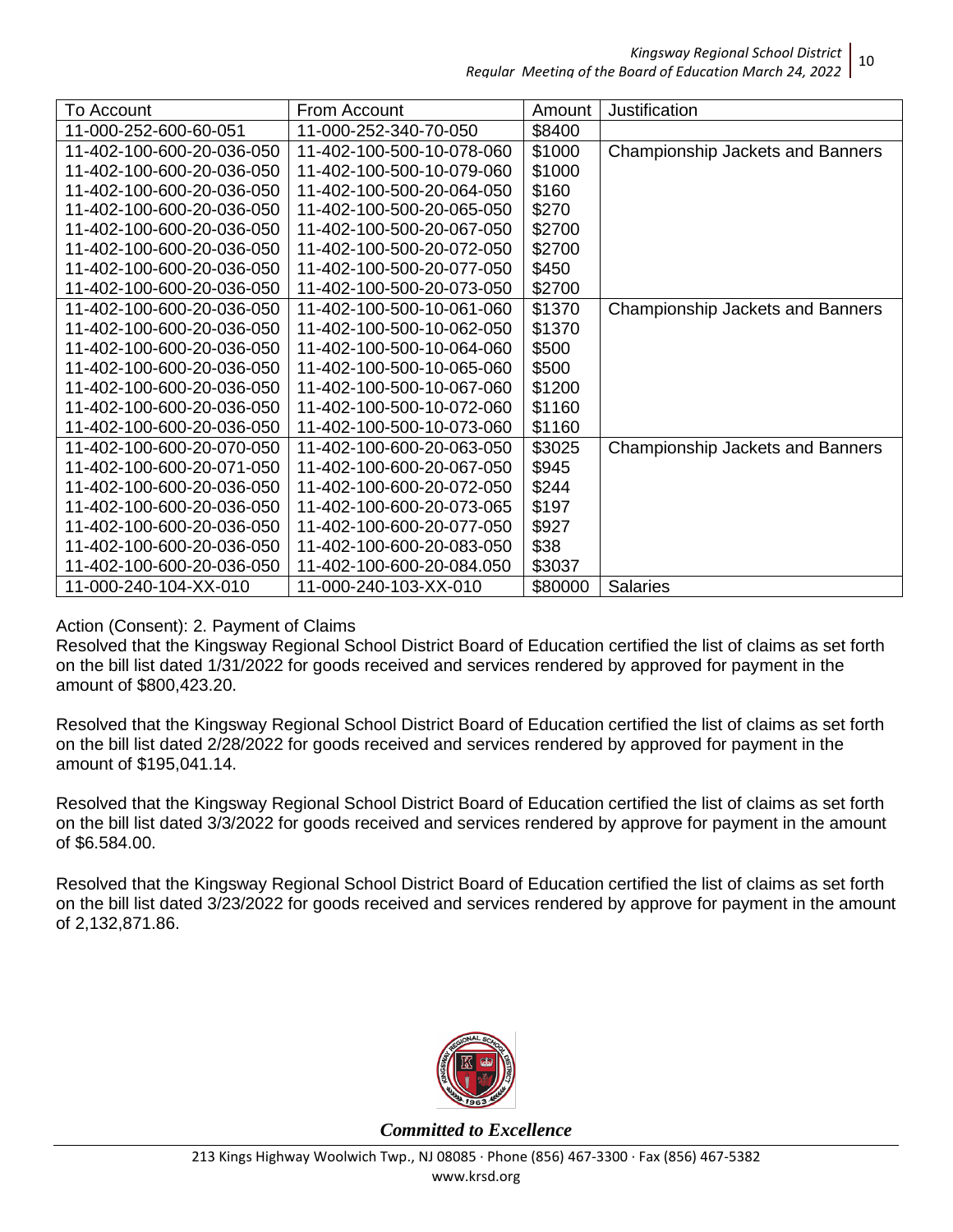Action (Consent): 3. Board Secretary's Certification

Pursuant to N.J.A.C. 6:23-22.12(c)3, the Board Secretary hereby certifies that as of the total of encumbrances and expenditures for each line item account do not exceed the line item appropriation established by the Board of Education.

Action (Consent): 4. Receipt and Acceptance of Board Secretary's Monthly Report Resolved that the Kingsway Regional School District Board of Education accept as filed the Business Administrator/Board Secretary's financial report as of January 31, 2022, and;

Be it further resolved that pursuant to N.J.A.C 6A:23-2.11(c)4 no major account or fund has been over expended as of January 31, 2022 based upon the Board Secretary's certification and that sufficient funds are available to meet the district's financial obligations for the remainder of the fiscal year.

Action (Consent): 5. Receipt and Acceptance of Student Activity and Athletic Account Financial Reports Resolved that the Kingsway Regional School District Board of Education accept as filed the Kingsway Regional Middle School Student Activities financial report for the period ending February 28, 2022.

Resolved that the Kingsway Regional School District Board of Education accept as filed the Kingsway Regional High School Student Activities financial report for the period ending February28, 2022.

Resolved that the Kingsway Regional School District Board of Education accept as filed the Kingsway Regional School District Athletic Account financial report for the period ending February 28, 2022.

Action (Consent): 6. FY2021 Annual Comprehensive Financial Report (ACFR) WHEREAS, the Kingsway Regional School District Board of Education in accordance with NJSA 18A:23-1 must have a certified External Audit of the district's account and financial transactions; and

WHEREAS, the Kingsway Regional School District Board of Education received the audit performed by Holt McNally & Associates and discussed said audit at its public meeting held on Thursday, March 17, 2022; and

BE IT RESOLVED, that the Kingsway Regional School District Board of Education accepts the audit for the fiscal year ending June 30, 2021 and approves the Corrective Action Plan (CAP).

Action (Consent): 7. 2022-2023 Tentative District Budget

Resolution Approving and Authorizing Submission of the 2022-23 Tentative Budget to the Gloucester County Office of Education

BE IT RESOLVED, that the Kingsway Regional School District Board of Education approves and authorizes the submission of the 2022-23 tentative budget as follows to the Executive County Superintendent of Schools:

| General Fund (10)      | \$50,223,925 |
|------------------------|--------------|
| Special Fund (20)      | \$1,602,640  |
| Debt Service Fund (40) | \$3,330,459  |
| Total All Funds        | \$55,157,024 |

With \$23,961,044 to be raised in taxes for the General Fund and \$2,744,191 to be raised in taxes for the Debt Service Fund for a total of \$26,705,235 to be raised in taxes.

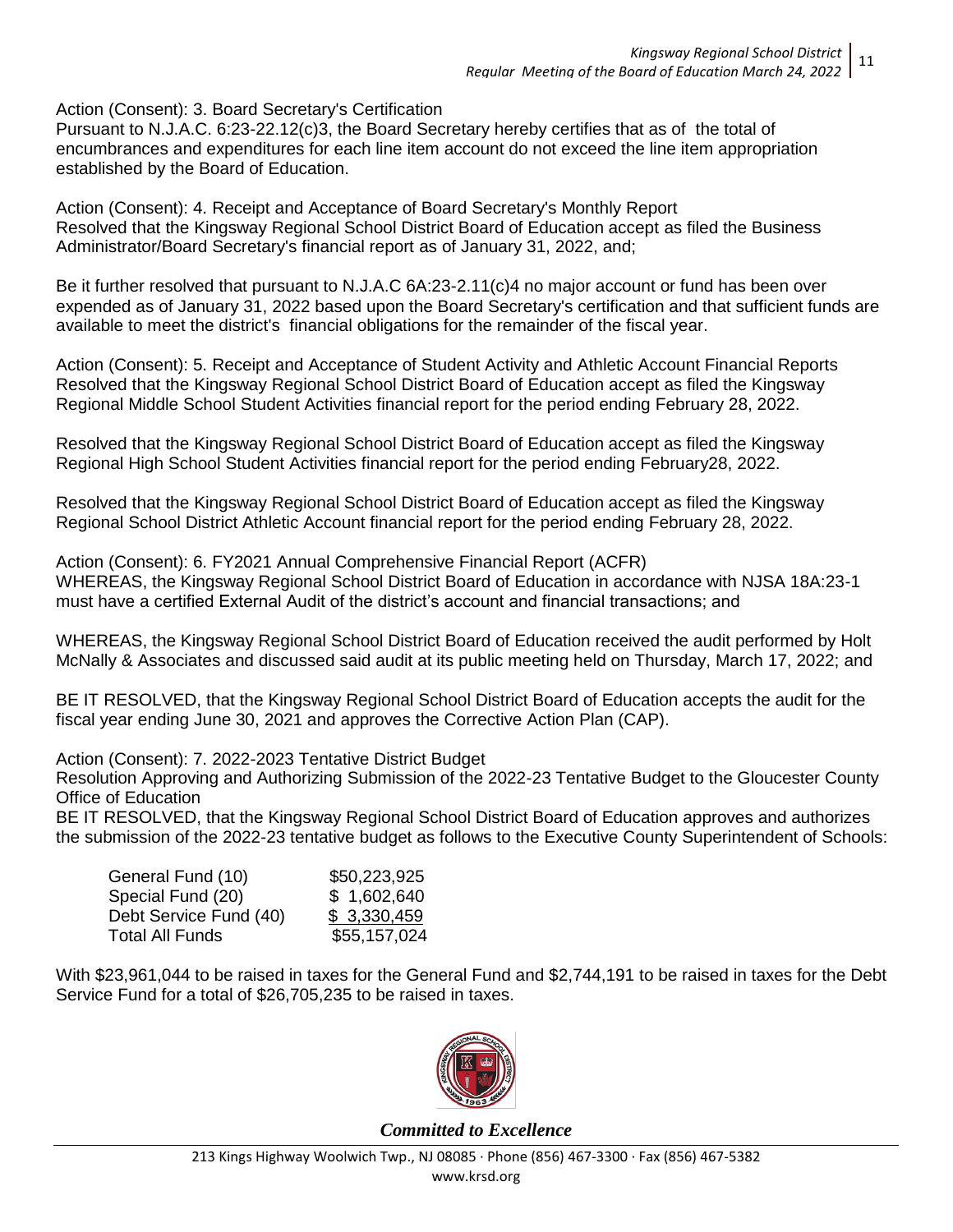WHEREAS, the Kingsway Regional School District Board of Education may establish, for regular school district business travel only, an annual threshold of \$1,500 per staff member where prior Board approval shall not be required unless this annual threshold is exceeded in the budget year (July 1 - June 30); and

WHEREAS, the Kingsway Regional School District Board of Education has elected to exclude travel expenditures supported by federal funds pursuant to N.J.A.C. 6A:23A-7.3(a)2; and

WHEREAS, the Kingsway Regional School District Board of Education authorizes travel and related expense reimbursements in accordance with N.J.A.C. 6A:23A-7.3(a)1, to a maximum of expenditure of \$100,000 for all staff and board of education members.

Action (Consent): 8. Salem County Vocation Tuition 2022-2023 School Year

BE IT RESOLVED, that the Kingsway Regional School District Board of Education approve the tuition contract with Salem County Vocational School District as follows:

2022-2023 Project Enrollment Tuition: \$119,263.00

2020-2021 Tuition Adjustment due: \$ (6,199.00)

Total Due 2022-2023 School Year: \$113,064.00

### Action (Consent): 9. Void Checks

BE IT RESOLVED, that the Kingsway Regional School District Board of Education approve the voiding of prior year checks as follows:

| Check Number | Payee                     | Amount   | Date       |
|--------------|---------------------------|----------|------------|
| 44359        | <b>Audiology Services</b> | \$295.00 | 03/23/2021 |
| 44986        | Wojcicki, Jacob           | \$.65    | 06/24/2021 |
| 45031        | Mitchell, Deborah         | \$10.80  | 06/28/2021 |
| 45045        | Seguar Chave              | \$40.75  | 06/28/2021 |
| 45062        | Bickford, Tammy           | \$28.40  | 06/28/2021 |
| 45075        | Depietro, Charles         | \$20.45  | 06/28/2021 |
| 45076        | DiCarlo, Emily            | \$40.95  | 06/28/2021 |
| 45094        | Ace Plumbing              | \$634.21 | 06/30/2021 |

## K. Curriculum & Instruction

Action (Consent): 1. Memorandum of Understanding - School of Health Professions Shadowing Experience BE IT RESOLVED, that the Kingsway Regional School District Board of Education approve the School of Health Professions Shadowing Experience, as recommended by the Superintendent of Schools:

School of Health Professions Shadowing Experience: Premier Orthopaedics Physical Therapy Advocare Woolwich Pediatrics

L. General Administration

Discussion: 1. Discussion Items

- **Budget**
- Strategic Planning
- **Negotiations**

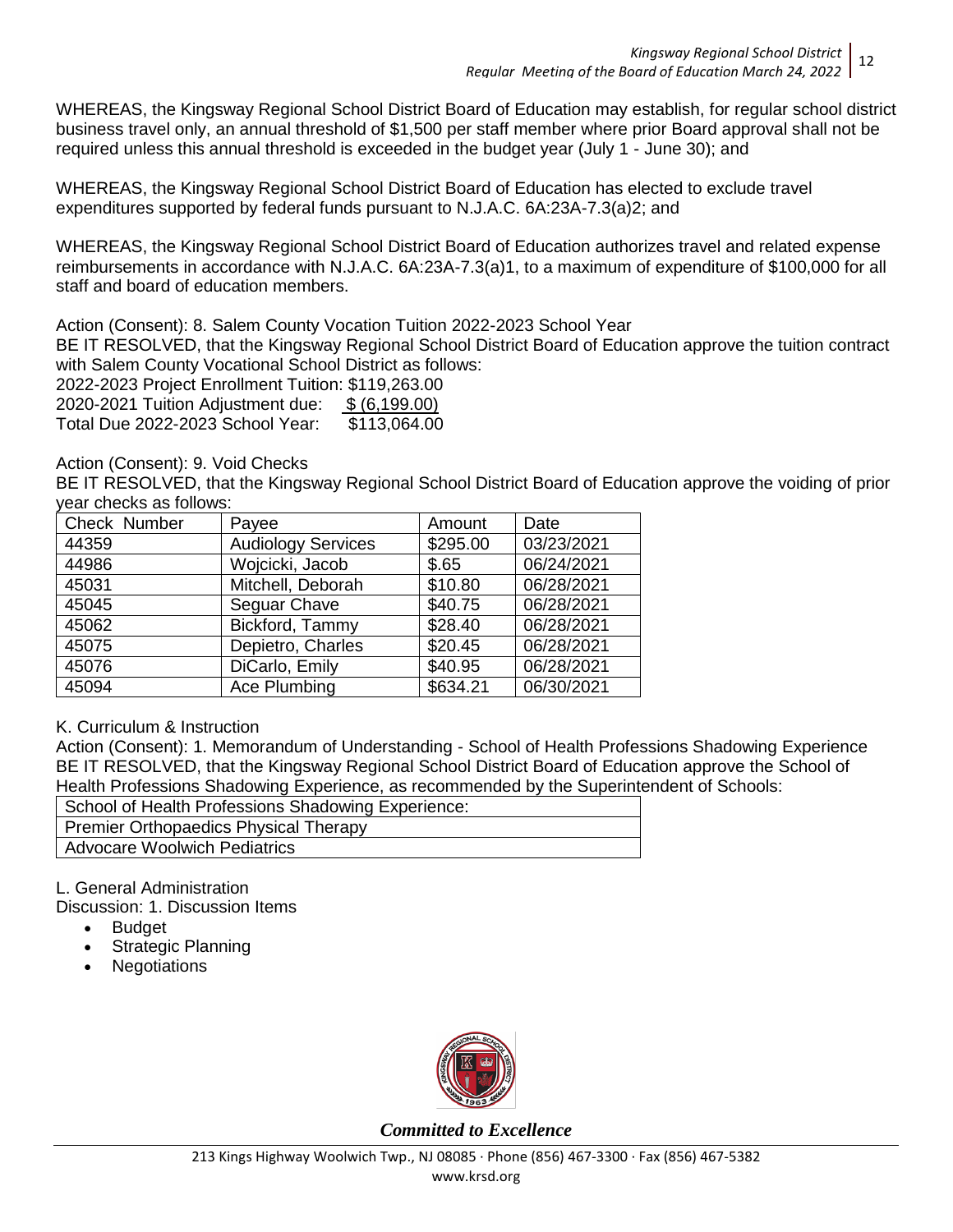### Action (Consent): 2. Enrollment Report

BE IT RESOLVED, that the Kingsway Regional School District Board of Education accept the enrollment report as of February 28, 2022 as follows:

| Grade Level        | <b>Current Totals</b> | January 2022 Totals | <b>June 2021</b> |
|--------------------|-----------------------|---------------------|------------------|
| $\overline{7}$     | 440                   | 442                 | 490              |
| 8                  | 483                   | 483                 | 535              |
| Middle School      | 923                   | 925                 | 1025             |
| 9                  | 505                   | 505                 | 472              |
| 10                 | 475                   | 474                 | 41               |
| 11                 | 462                   | 463                 | 434              |
| 12                 | 446                   | 446                 | 427              |
| <b>High School</b> | 1888                  | 1888                | 1784             |
| <b>District</b>    | 2811                  | 2813                | 2809             |

## Action (Consent): 3. Emergency Drills

BE IT RESOLVED, that the Kingsway Regional School District Board of Education accept the emergency drills report as follows:

| School / Date | Time                                 | Drill                  |
|---------------|--------------------------------------|------------------------|
| HS 02/10/2022 | Start: 09:46 a.m.<br>End: 09:56 a.m. | Lockdown Drill         |
| HS 02/15/2022 | Start: 08:46 a.m.<br>End: 08:56 a.m. | <b>Fire Evacuation</b> |
| MS 02/14/2022 | Start: 02:50 p.m.<br>End: 03:38 p.m. | Lockdown Drill         |
| MS 02/23/2022 | Start: 08:40 a.m.<br>End: 08:51 a.m. | <b>Fire Drill</b>      |

Action (Consent): 4. Student Discipline, Violence/Vandalism, HIB

BE IT RESOLVED, that the Kingsway Regional School District Board of Education accept the Harassment, Intimidation and Bullying report for the month ending February 28, 2022, as submitted by the Superintendent of School.

| Infraction/Referrals/Reports   | No. of Incidents |      | 2021-2022 Total |      | 2020-2021 Totals |      |
|--------------------------------|------------------|------|-----------------|------|------------------|------|
|                                | February 2022    |      | To-Date         |      |                  |      |
|                                | (HS)             | (MS) | (HS)            | (MS) | (HS)             | (MS) |
| Detentions-Lunch               | 37               | 9    | 131             | 70   |                  | 74   |
| Detentions-Before/After School | 23               | 37   | 83              | 200  | 2                | 43   |
| Detentions-Extended Day        | 5                | 10   | 24              | 44   | 2                |      |
| Out of School Suspension (OSS) | 23               | 6    | 83              | 39   | 4                | 6    |
| Violence, Vandalism, Substance | 0                | 0    | $\overline{0}$  | 0    |                  | 0    |
| Abuse                          |                  |      |                 |      |                  |      |
| Confirmed Harassment,          |                  |      |                 | 3    |                  | 0    |
| Intimidation, or Bullying      |                  |      |                 |      |                  |      |

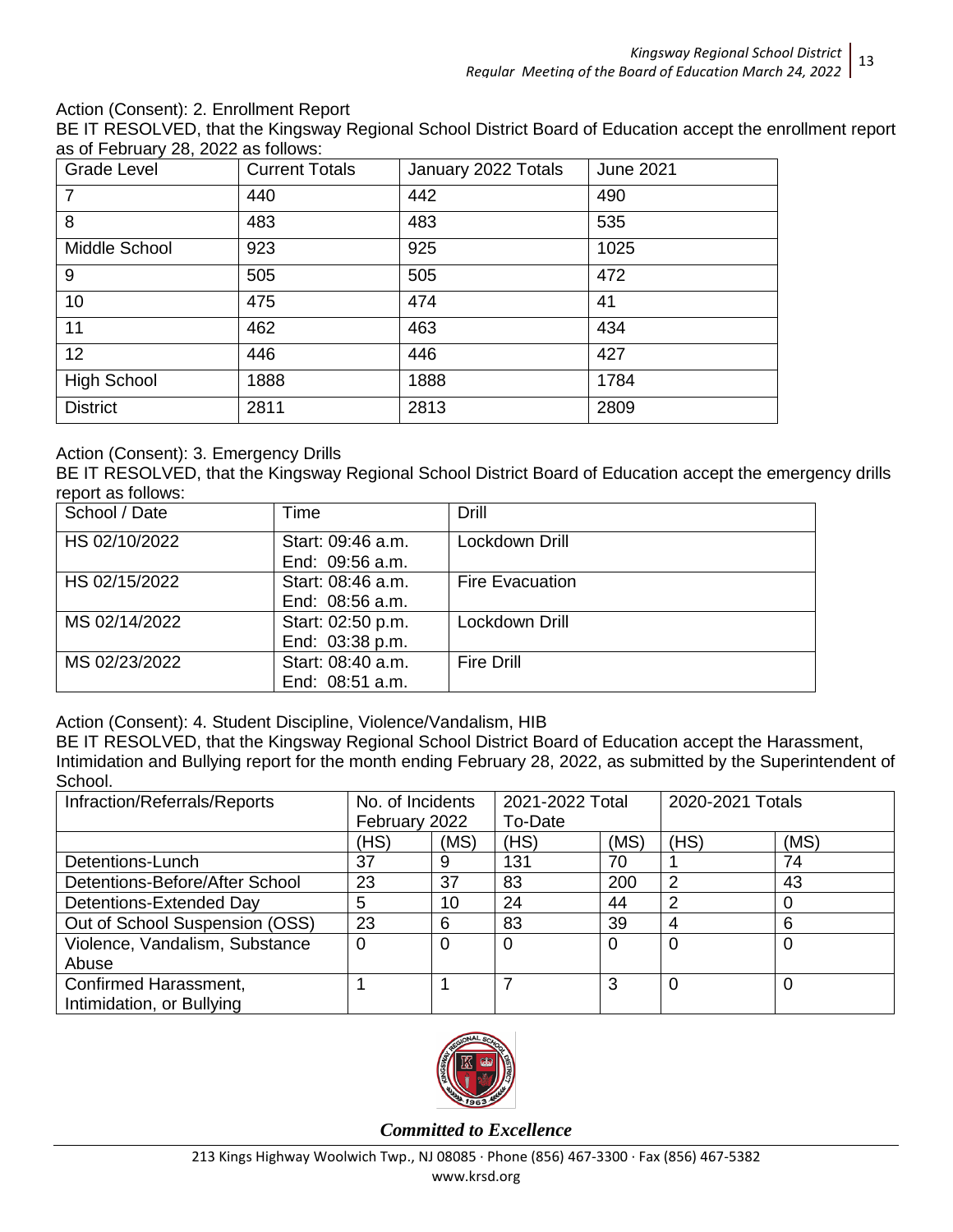| Infraction/Referrals/Reports | No. of Incidents<br>February 2022 | 2021-2022 Total<br>To-Date |  | 2020-2021 Totals |  |
|------------------------------|-----------------------------------|----------------------------|--|------------------|--|
| Dating Violence              |                                   |                            |  |                  |  |

Action (Consent): 5. HIB - Completed Investigation Reports

Resolved that Kingsway Regional School District Board of Education accept the Harassment, Intimidation & Bullying report as submitted by the Superintendent of Schools ending March 22, 2022:

| Case Number  | Date of Initial Report | Date of Report to Superintendent | Result of Investigation      |
|--------------|------------------------|----------------------------------|------------------------------|
| MS-6         | 2/11/2022              | 3/7/2022                         | (2) Inconclusive             |
| $MS-7$       | 3/3/2022               | 3/11/2022                        | (1) Does Not Meet Definition |
| <b>HS-12</b> | 3/3/2022               | 3/22/2022                        | (3) Violation of Policy      |

Action (Consent): 6. Education Field Trips and Assemblies

Resolved that the Kingsway Regional School District Board of Education approve the educational field trips and assemblies, as recommended by the Superintendent of Schools:

| School    | Group       | Event/                        | Date(s)                | # of            | # of       | Cost to the             | Cost per       |
|-----------|-------------|-------------------------------|------------------------|-----------------|------------|-------------------------|----------------|
|           |             | Destination                   |                        | <b>Students</b> | Teachers/  | <b>BOE</b>              | <b>Student</b> |
|           |             |                               |                        |                 | Chaperones |                         |                |
| <b>HS</b> | <b>STEP</b> | Community                     | 4/1/2022 <sup>1</sup>  | 25 <sub>±</sub> | $10\pm$    | \$288.00                | \$0.00         |
|           | Program     | <b>Based</b>                  |                        |                 |            | Bus Cost <sup>1</sup> ; |                |
|           |             | Instruction to:               |                        |                 |            |                         |                |
|           |             | Rowan                         |                        |                 |            |                         |                |
|           |             | Planetarium <sup>1</sup> ;    |                        |                 |            |                         |                |
|           |             | Pizza Villa <sup>2</sup> ;    | $4/7/2022^2$           |                 |            | \$200.00                |                |
|           |             | Blackwood<br>Premium          |                        |                 |            | Bus Cost <sup>2</sup> ; |                |
|           |             | Outlets $3$ :                 | 4/22/20223             |                 |            | \$460.00                |                |
|           |             | Chick-Fil-A-                  |                        |                 |            | Bus Cost <sup>3</sup> ; |                |
|           |             | Mantua <sup>4</sup> ;         | 5/6/2022 <sup>4</sup>  |                 |            | \$263.00                |                |
|           |             | Ella Harris Park <sup>5</sup> |                        |                 |            | Bus Cost <sup>4</sup> ; |                |
|           |             |                               | 5/27/2022 <sup>5</sup> |                 |            | \$260.00                |                |
|           |             |                               |                        |                 |            | Bus Cost <sup>5</sup>   |                |
| <b>MS</b> | <b>STEP</b> | Community                     |                        | 25 <sub>±</sub> | 10±        |                         | \$0.00         |
|           | Program     | <b>Based</b>                  |                        |                 |            |                         |                |
|           |             | Instruction to:               |                        |                 |            |                         |                |
|           |             | Camden                        |                        |                 |            |                         |                |
|           |             | Aquarium <sup>1</sup> ;       | 3/30/20221             |                 |            | \$461.00                |                |
|           |             | ShopRite-                     |                        |                 |            | Bus Cost <sup>1</sup>   |                |
|           |             | Mullica Hill <sup>2</sup>     | $4/6/2022^2$           |                 |            | \$185.00                |                |
|           |             | Mantua Post                   |                        |                 |            | Bus Cost <sup>2</sup>   |                |
|           |             | Office & Chick-               | 4/20/2022 <sup>3</sup> |                 |            | \$360.00                |                |
|           |             | Fil-A-Mantua <sup>3</sup>     |                        |                 |            | Bus Cost <sup>3</sup>   |                |

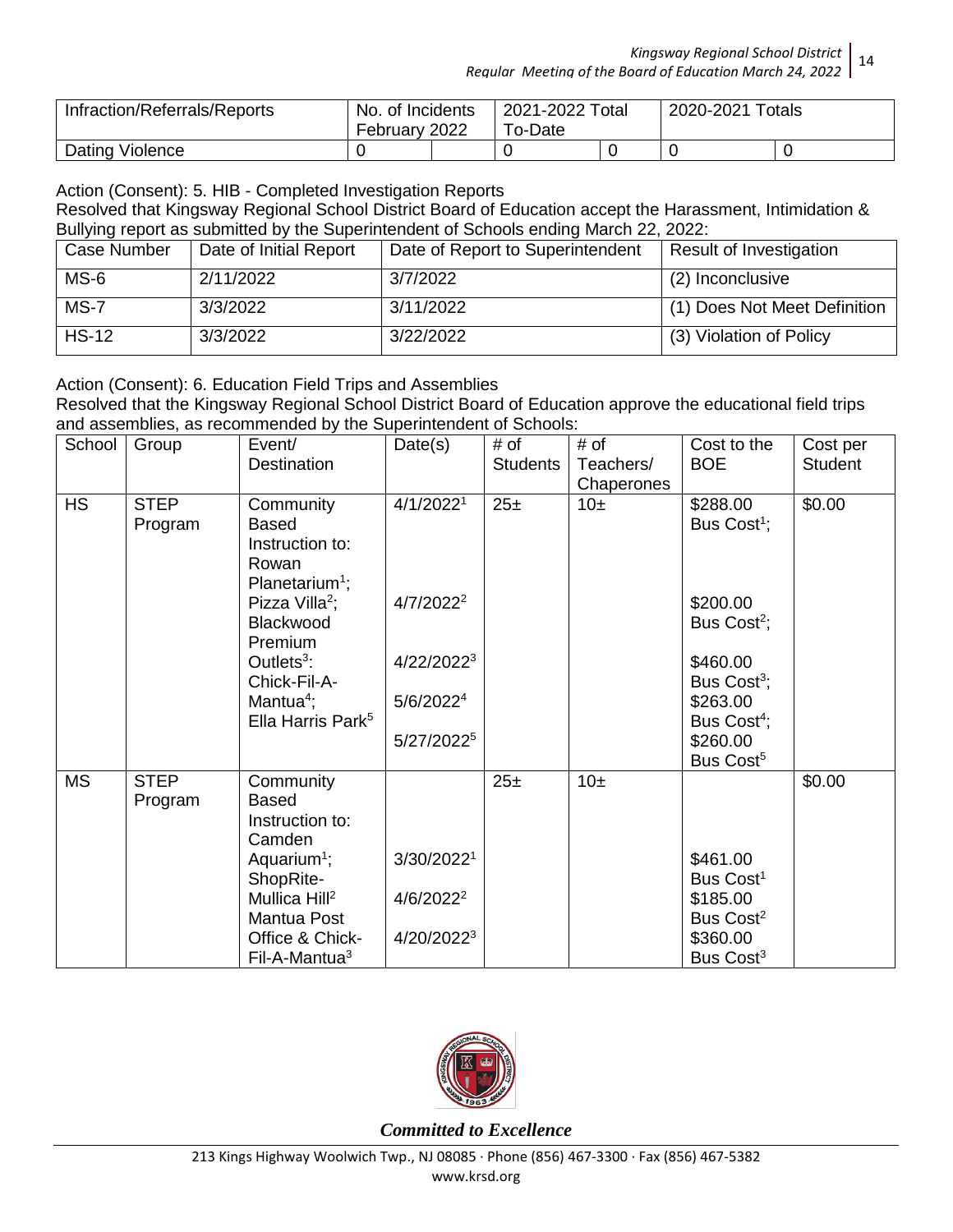| School                   | Group                                                 | Event/<br>Destination                                                                                                               | Date(s)                            | # of<br><b>Students</b> | # of<br>Teachers/<br>Chaperones | Cost to the<br><b>BOE</b>    | Cost per<br><b>Student</b> |
|--------------------------|-------------------------------------------------------|-------------------------------------------------------------------------------------------------------------------------------------|------------------------------------|-------------------------|---------------------------------|------------------------------|----------------------------|
| <b>MS</b>                | <b>Student</b><br>Council                             | <b>NJASC</b><br><b>Executive Board</b><br>Meeting at<br>Cherry Hill East<br><b>High School</b>                                      | 4/11/2022                          | $\overline{2}$          | 1                               | \$435.65                     | $\sqrt{$0.00}$             |
| $\overline{\mathsf{HS}}$ | Kingsway<br><b>Scholastics</b><br>- Grade 11          | Campus Tour &<br>Presentation<br>Stockton<br>University,<br>Galloway<br>Campus                                                      | 4/20/2022                          | 35±                     | $\overline{4}$                  | \$635.82<br><b>Bus Cost</b>  | \$0.00                     |
| <b>HS</b>                | Kingsway<br><b>Scholastics</b><br>- Grade 10          | Campus Tour &<br>Presentation<br>Stockton<br>University,<br><b>Atlantic City</b><br>Campus                                          | 4/26/2022                          | 34                      | 5                               | \$525.96                     | \$0.00                     |
| <b>HS</b>                | Kingsway<br><b>Scholastics</b><br>- Grade 11          | Campus Tour &<br>Presentation<br>The College of<br>NJ; Ewing, NJ                                                                    | 5/2/2022                           | 37                      | $\overline{4}$                  | \$497.46                     | \$0.00                     |
| <b>HS</b>                | Drama &<br>Debate<br><b>Clubs</b>                     | NJ Dramatic &<br>Forensic League<br>Tournament;<br>Northern<br><b>Burlington</b><br><b>Regional High</b><br>School,<br>Columbus, NJ | 5/7/2022<br><b>or</b><br>5/14/2022 | 30                      | $\mathbf{1}$                    | \$700.00                     | $$10.00 \pm$<br>Lunch      |
| <b>HS</b>                | <b>Shades</b><br>Club; AP<br>Government<br>& Politics | National<br>Museum of<br>African<br>American<br>History,<br>Washington, DC                                                          | 5/20/2022                          | 125±                    | 2 <sub>±</sub>                  | \$1,500<br>Coach Bus<br>Cost | \$20.00<br>Lunch           |
| <b>HS</b>                | Kingsway<br><b>Scholastics</b><br>- Grade 9           | Campus Tour &<br>Presentation;<br>Stockton<br>University,<br>Galloway<br>Campus                                                     | 5/26/2022                          | 55                      | 5                               | \$972.12                     | \$0.00                     |

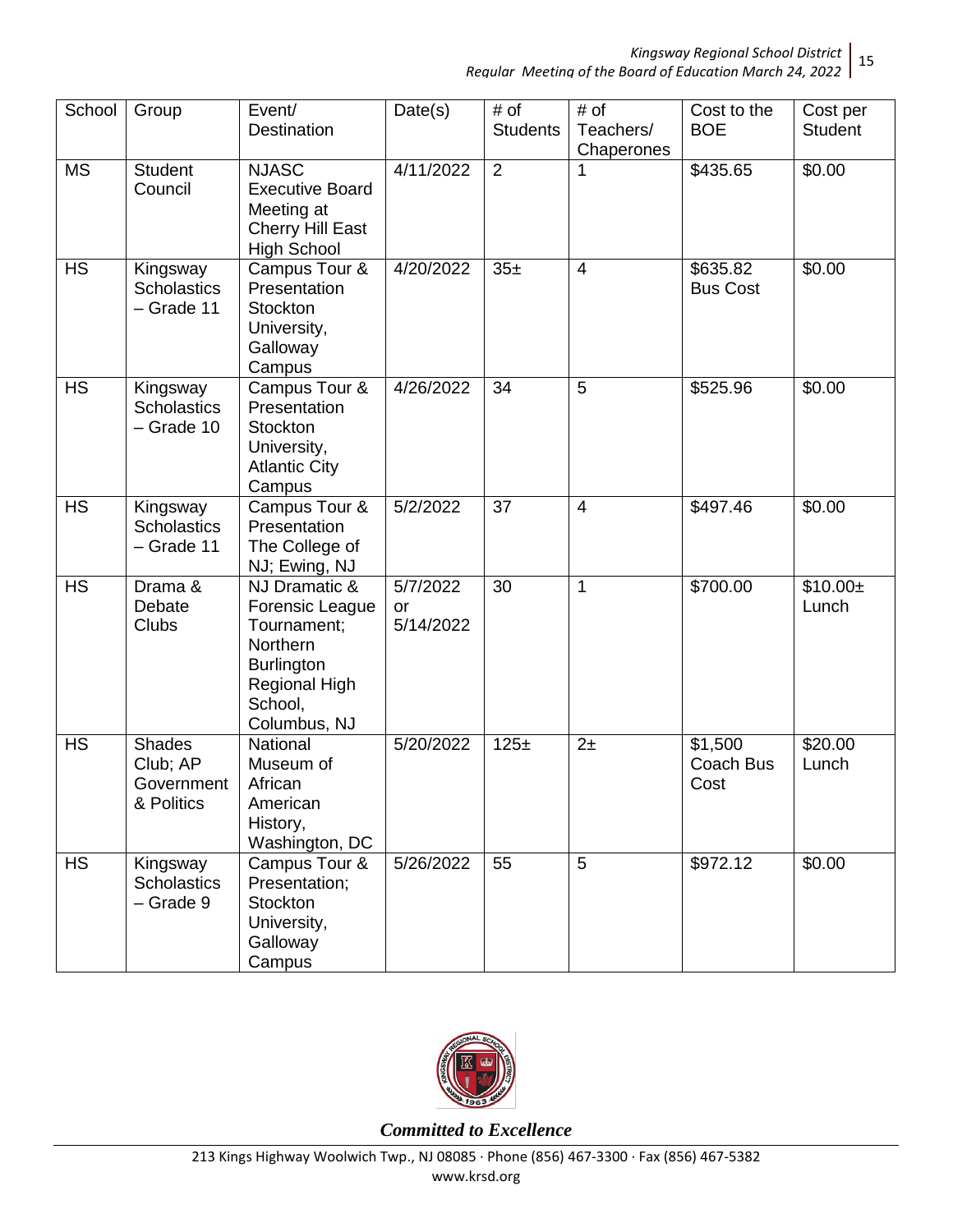| School    | Group              | Event/<br><b>Destination</b>                                                        | Date(s)   | # of<br><b>Students</b> | # of<br>Teachers/<br>Chaperones | Cost to the<br><b>BOE</b>   | Cost per<br><b>Student</b> |
|-----------|--------------------|-------------------------------------------------------------------------------------|-----------|-------------------------|---------------------------------|-----------------------------|----------------------------|
| <b>HS</b> | Student<br>Council | Awards Program<br>for NJASC; Six<br><b>Flags Great</b><br>Adventure,<br>Jackson, NJ | 5/26/2022 | 26                      | 2                               | \$700.00<br><b>Bus Cost</b> | \$0.00                     |
| <b>HS</b> | CER Camp           | Total Turf,<br>Pitman, NJ                                                           | 7/28/2022 | 225±                    | 30 <sub>±</sub>                 | \$0.00                      | \$0.00                     |

Action (Consent): 7. Fundraiser(s)

Resolved that the Kingsway Regional School District Board of Education approve the fundraiser(s), as recommended by the Superintendent of Schools:

| School                 | Program/Group                               | Purpose                                                                                                 | Product/Service                                              | <b>Start Date</b> | <b>End Date</b> |
|------------------------|---------------------------------------------|---------------------------------------------------------------------------------------------------------|--------------------------------------------------------------|-------------------|-----------------|
| <b>HS</b>              | Class of 2022                               | To raise funds for tickets<br>to Six Flags, Great<br><b>Adventure for Senior</b><br><b>Class Picnic</b> | Sale of Philadelphia<br><b>Phillies Game Tickets</b>         | 3/11/2022         | 5/5/2022        |
| <b>MS</b>              | <b>Student Council</b>                      | To raise funds to offset<br>Student Council trip to<br><b>Great Adventure and</b><br>t-shirts for trip  | Sale of tickets to a<br>basketball game                      | 3/28/2022         | 4/7/2022        |
| <b>MS</b>              | Community<br>Service Club                   | Donate books to<br><b>BookSmiles</b>                                                                    | Collection of gently used<br>children's books                | 3/21/2022         | 3/31/2022       |
| <b>HS</b>              | <b>Cheer Team</b>                           | To raise funds for senior<br>gifts and cheer banquet                                                    | Concession sales at<br><b>Cheer Competition</b>              | 4/3/2022          | 4/3/2022        |
| <b>MS</b>              | #1DragonFamily                              | Donation to United<br>Ukrainian American<br>Relief Committee, Inc.<br>(UUARC)                           | Sale of Ukrainian Flags<br>and Dress Down Day                | 4/4/2022          | 4/8/2022        |
| <b>HS</b>              | <b>National Art</b><br><b>Honor Society</b> | To raise funds for the<br><b>National Art Honor</b><br>Society                                          | Host a Paint Night Event;<br>paintings taught by<br>students | 4/22/2022         | 5/6/2022        |
| <b>HS</b>              | Class of 2023                               | To raise funds for the<br>Junior Class of 2023                                                          | Sale of tickets to Big<br><b>Swing Golf Center</b>           | 4/29/2022         | 4/29/2022       |
| $\overline{\text{MS}}$ | <b>Business Club</b>                        | To raise funds for FBLA<br>membership                                                                   | Sale of Corn hole<br><b>Tournament Tickets</b>               | 5/11/2022         | 5/25/2022       |
| <b>HS</b>              | Renaissance<br>Program                      | To raise funds for the<br>Renaissance events and<br>activities                                          | Sale of tickets to Football<br>game                          | 5/20/2022         | 6/3/2022        |
| <b>HS</b>              | <b>Habitat for</b><br>Humanity              | To raise funds for Habitat<br>for Humanity                                                              | Team Theme Volleyball;<br>\$25/team to play in event         | 6/3/2022          | 6/3/2022        |